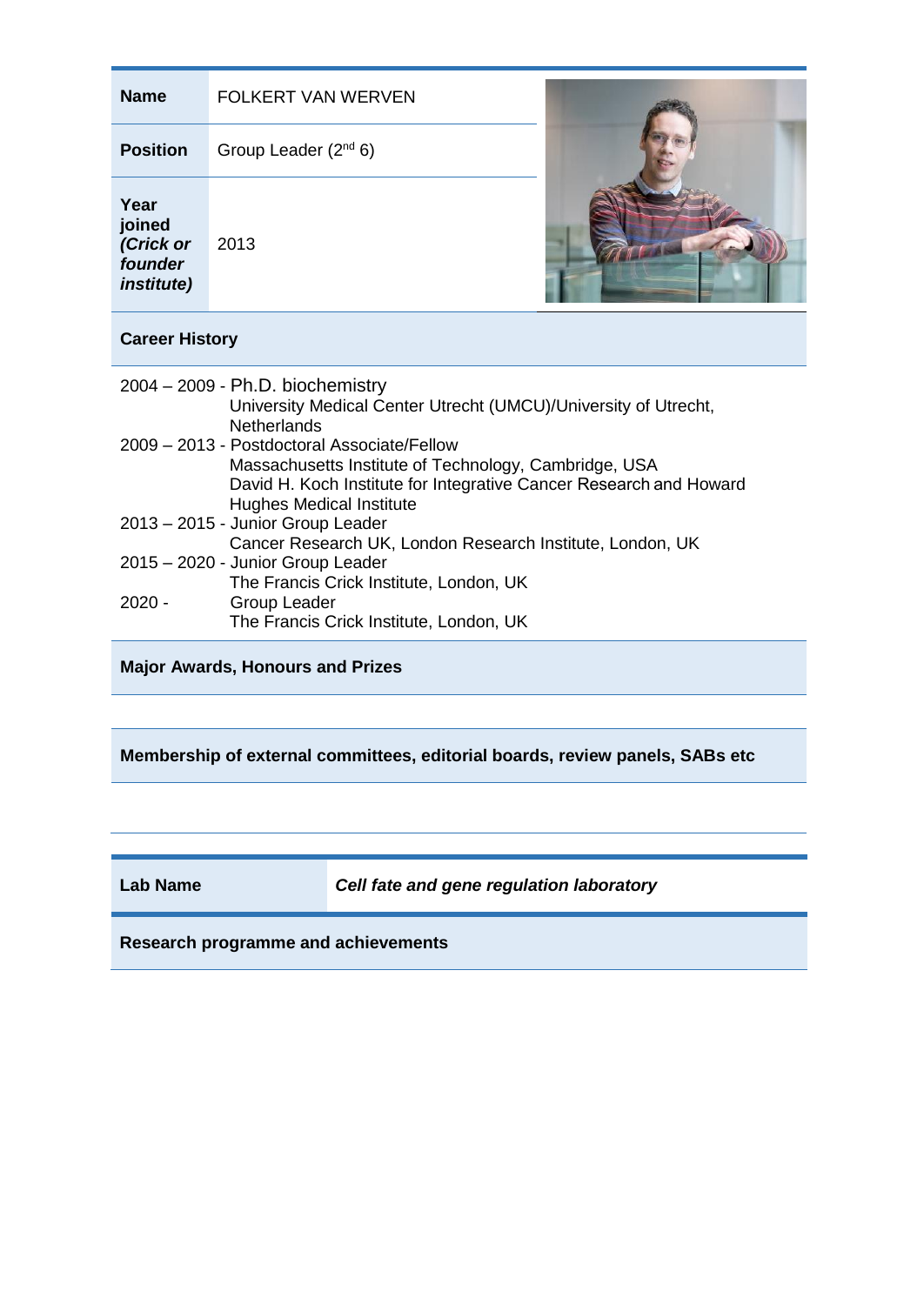Understanding how a multicellular organism arises from a single cell is a major challenge in biology. Each cell fate or cell differentiation programme is controlled by multiple regulatory signals that drive changes in gene expression. Dissecting the mechanisms of gene regulation is key to the understanding of development, but also to diseases such as cancer. As such, how gene expression is regulated during cell differentiation remains poorly understood. In my laboratory we use budding yeast and the yeast gametogenesis or sporulation programme as a basic model for deciphering principles of regulating gene expression in general and during cell fate changes. The research can be summarised by three key questions: How do signals integrate and control the promoter of a cell fate regulator? How do noncoding RNAs and alternative mRNA isoforms control gene expression? How does a highly conserved RNA modification, *N6*-methyladenosine (m6A), regulate gene expression? The main findings from this research over the past five years can be summarised as follows:

We have deciphered multiple regulatory mechanisms describing how the promoter of a master regulator controls the decision to enter meiosis. Specifically, we identified key regulatory functions for a cluster of transcription factors, a co-repressor complex and two noncoding RNAs. The regulatory principles identified in this work show features of how enhancers in mammalian cells are controlled. For example, many enhancers are primed for activation, integrate various signals, and multiple transcription factors associate with enhancers.

We found new gene regulatory functions for transcription of noncoding RNAs and mRNA isoforms, and a novel regulatory mechanism that ensures repression of aberrant transcription in intergenic regions. We have developed technology to quantify transcript heterogeneity by measuring transcript start and end site usage, and have demonstrated that changes in transcription start site usage form a major regulatory feature of cell fate transitions in yeast. Our results give new and important insights into how gene expression is controlled when cells transition from one state to another and may shed new light on how gene expression is mis-regulated in diseases such as cancer and neurodevelopment disorders, which display pervasive mis-regulation of alternative transcription start sites and alternative promoters.

We investigated the function of the N6-methyladenosine (m6A) modification in mRNAs. This modification is highly abundant, and present in eukaryotes from yeast to mammals, and it alters the fate of transcripts in various ways: it can stimulate turnover of transcripts, promote translation and RNA splicing, alter transcript localisation, and more. The m6A mark also has essential functions in development; for example, the m6A writer and reader machinery is critical for stem cell differentiation and oocyte development. We developed a research programme to dissect the functions and regulation of the m6A modification in mRNAs in yeast, and have developed various techniques to measure the abundance and regulation of the m6A mark. We have identified a conserved protein that associates with the m6A mark, which we are currently studying further. The work will be the starting point for several new investigations, and the outcome from the research will provide important new insights on the function of the m6A mark and the highly conserved m6A machinery.

My future research programme will centre on two questions:

1) How does transcript heterogeneity shape gene expression? We propose that a primary function for transcript heterogeneity is to regulate and tune the transcription of main proteincoding mRNA isoforms often through transcription coupled chromatin changes. A long term aim of my laboratory is to identify the regulatory principles required for regulation of gene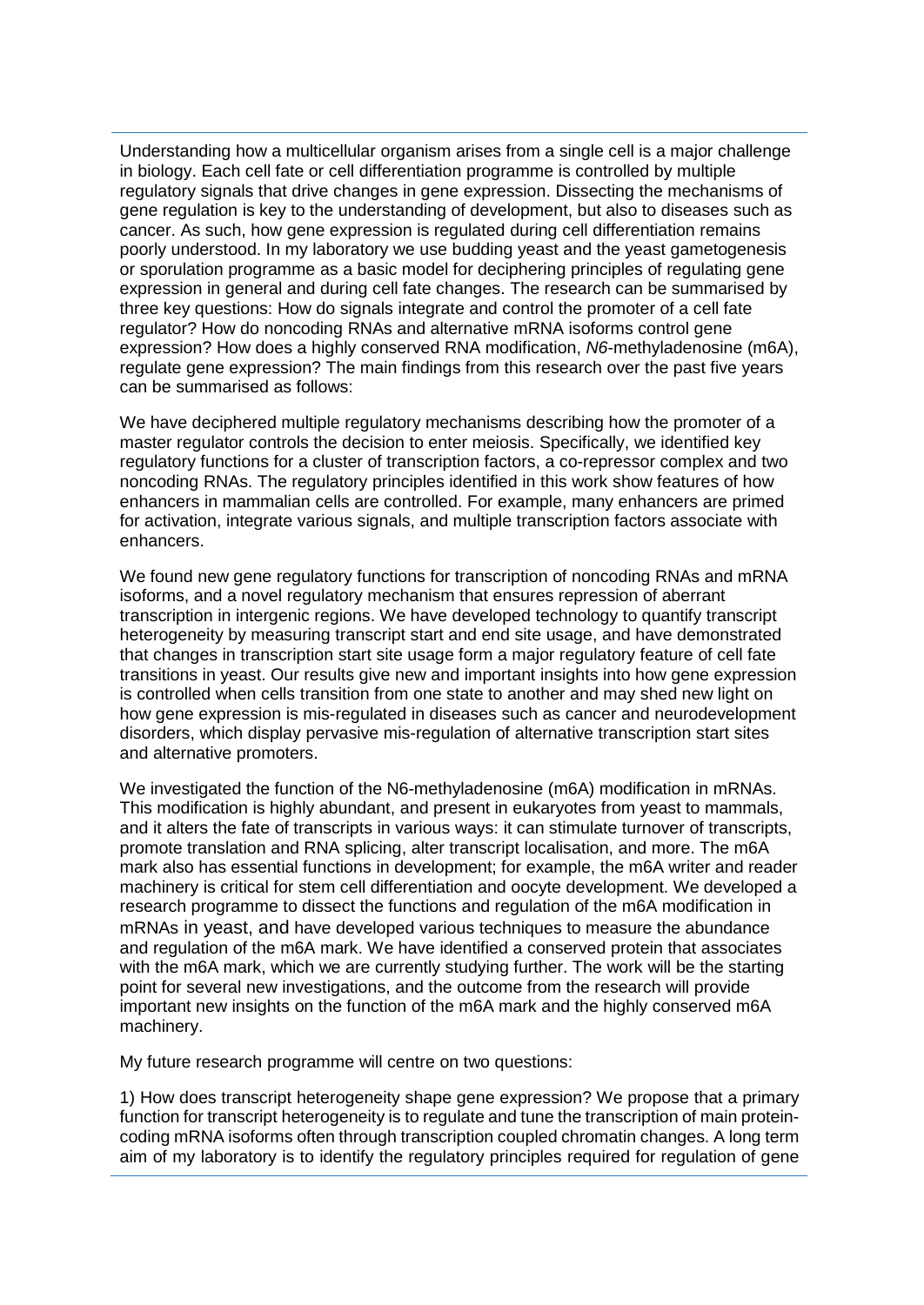expression via these alternative transcription events. The results from our studies will reveal how transcript heterogeneity shapes gene expression and how this controls cell state changes in yeast and mammalian cells. Our work may provide important new insights into how mis-regulation of alternative transcription events drives the onset of diseases such as cancer or neural developmental disorders, which often display pervasive mis-regulation of alternative promoters

2) How does the m6A machinery regulate gene expression and cell fate? The long-term aim is to decipher the functions and mechanisms by which the m6A machinery controls gene expression. It is our hope that the work in yeast will provide insights onto the function and regulation of m6A in human cells and help to understand how mis-regulation of m6A contributes to the onset of diseases such as cancer.

# **Research outputs**

**Moretto F., N.E. Wood, M. Chia, C. Li, N.M. Luscombe, F.J. van Werven. (2021)**  *Transcription levels of a long noncoding RNA orchestrate opposing regulatory and cell fate outcomes in yeast***. Cell Reports. 34(3):108643. DOI: [10.1016/j.celrep.2020.108643](https://doi.org/10.1016/j.celrep.2020.108643)**

This work demonstrates how yeast cells have put in place a robust regulatory circuit to ensure that the cell fate decision leading to meiosis is tightly controlled, and that only diploid but not haploid cells enter meiosis. We identified a new mechanism by which transcription of noncoding RNAs can activate gene expression. Our findings have important implications for the gene regulatory potential of long non-coding RNAs (lncRNAs) in general. We propose that transcription level dependent chromatin changes may explain the opposing regulatory activities exerted by lncRNAs.

### **Chia M.\*, C. Li\*, S. Marques, V. Pelechano, N.M. Luscombe and F.J. van Werven (\*equal contributors). (2021)** *High-resolution analysis of cell-state transitions in yeast suggests widespread transcriptional tuning by alternative starts***. Genome Biology***.***22, 46. DOI: [10.1186/s13059-021-02274-6.](https://doi.org/10.1186/s13059-021-02274-6)**

The start and end sites of messenger RNAs (TSSs and TESs) are highly regulated, often in a cell-type specific manner. Yet the contribution of transcript diversity in regulating gene expression remains largely elusive. We performed an integrative analysis of multiple highly synchronized cell-fate transitions and quantitative genomic techniques in Saccharomyces cerevisiae to identify regulatory functions associated with transcribing alternative isoforms. Increased upstream alternative TSS usage is linked to various effects on canonical TSS levels, which range from co-activation to repression. We identified two key features linked to these outcomes: an interplay between alternative and canonical promoter strengths, and distance between alternative and canonical TSSs. These two regulatory properties give a plausible explanation of how locally transcribed alternative TSSs control gene transcription. Our integrative analysis of multiple cell fate transitions suggests the presence of a regulatory control system of alternative TSSs that is important for dynamic tuning of gene expression.

#### **Tam J., and F.J. van Werven. (2020)** *Regulated repression, and not activation, governs the cell fate promoter controlling yeast meiosis***. Nature Communications. 11, 2271. DOI: [10.1038/s41467-020-16107-w.](http://doi.org/10.1038/s41467-020-16107-w)**

Our findings provide important new insights into how the decision to enter meiosis and produce gametes is regulated; environmental signals regulate the association and disassociation of transcription factors that recruit Tup1-Cyc8 to the *IME1* promoter. In